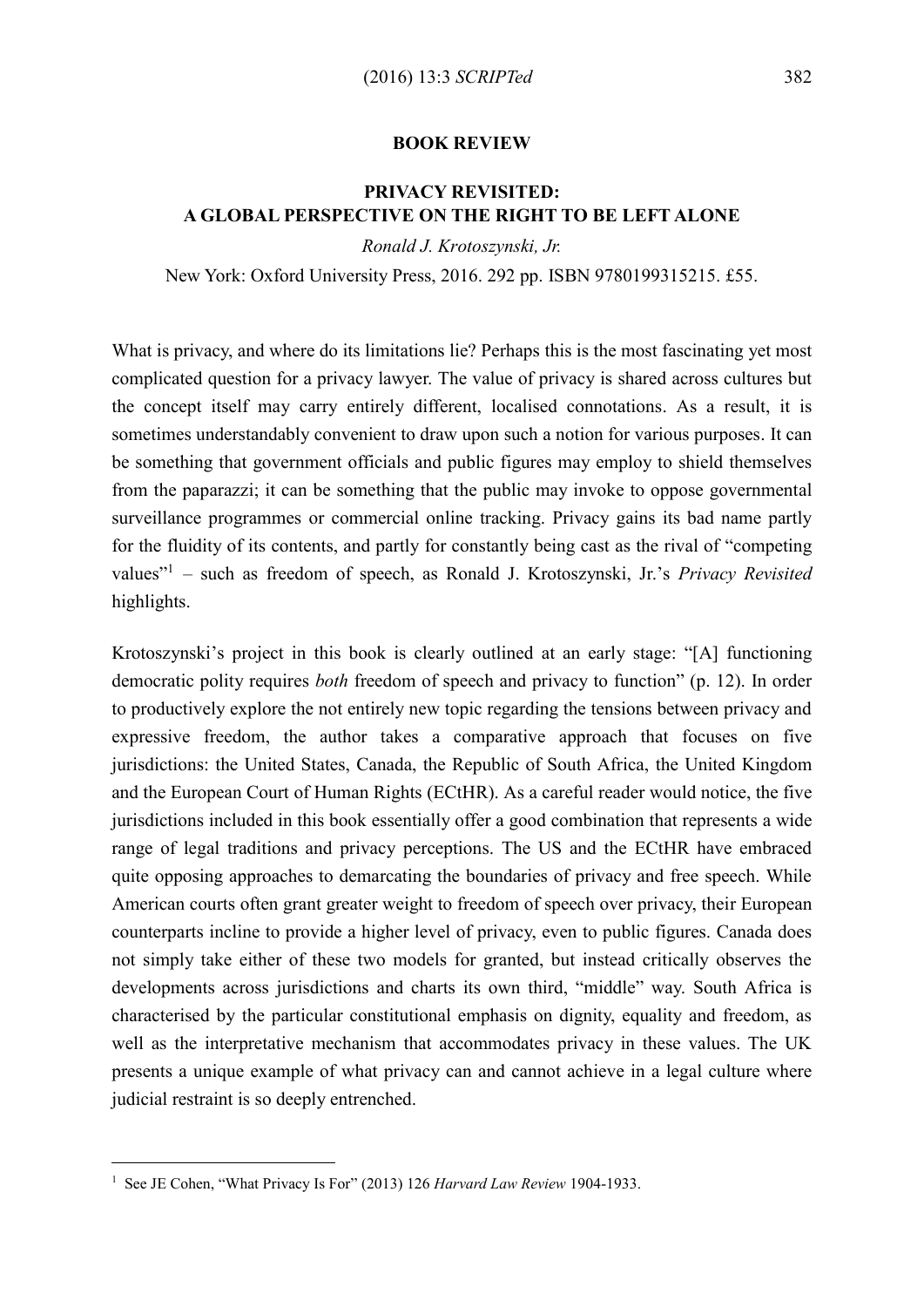The US is the first jurisdiction that the author puts under careful scrutiny. It should not come as much of a surprise that US jurisprudence effectively upholds the imperative of freedom of speech. Following doctrinal thread originating from the 1964 case of *New York Times Co v Sullivan*, the US Supreme Court has consistently sided with freedom of expression where it conflicts with privacy. What a reader might be less familiar with is the constitutional and cultural drives of such a propensity, on which the author sheds much useful light. The First Amendment constitutes a major hurdle to a higher level of privacy protection when the claim of freedom of speech is triggered. The robust doctrine that speech should not be censored, including the disclosure of the private aspects of one's life, has its roots in political distrust of government. If government is believed to covet any chance to abuse its powers, allowing it to decide what kinds of speech are acceptable would only give it the opportunity to screen what it finds troublesome. This also explains why in contemporary US, privacy is more commonly considered a set of autonomy interests that run against the state.

The next chapter then moves on to Canada, where its highest court often squarely rejects the reasoning of US jurisprudence. The Supreme Court of Canada has developed its own theories to address privacy-related issues. As the author points out, the Canadian Constitution is seen as a "living tree" in the eyes of their Justices, which permits them to interpret the Constitution in a progressive way that would keep pace with social developments. Inspired by this creed, the Court has constantly given new meaning of the old text of law in creative ways. With a broad interpretation, for example, the Court justifies informational privacy with Section 8 of the Charter of Rights and Freedoms, which, on paper, only protects individuals against unreasonable search or seizure. The Court has remained so open to technological changes that they had little hesitation in applying reasonable expectation of privacy to, for instance, text messages. Despite its complicated and unstable position in protecting "private in public" – a concept readily accepted in Europe but largely rejected in the US – Canada represents a good example of how national law may provide effective protection to privacy, however protean the concept might be.

The chapter on South Africa is the one that I found most intriguing. The South African Constitution is characterised by its particular emphasis on the most important, non-derogable values of dignity, equality and freedom. There is a provision that explicitly protects privacy, which however covers merely unlawful search or seizure, and confidentiality of communications. Unlike the Canadian Supreme Court, the South African Constitutional Court has not relied on liberal interpretations of the privacy clause. Instead, the Court has drawn upon different parts of the Constitution regarding equality, human dignity, and freedom and security of the person so as to provide a full range of protection to what would be covered by "privacy" in other jurisdictions. The author conducts intensive analyses of a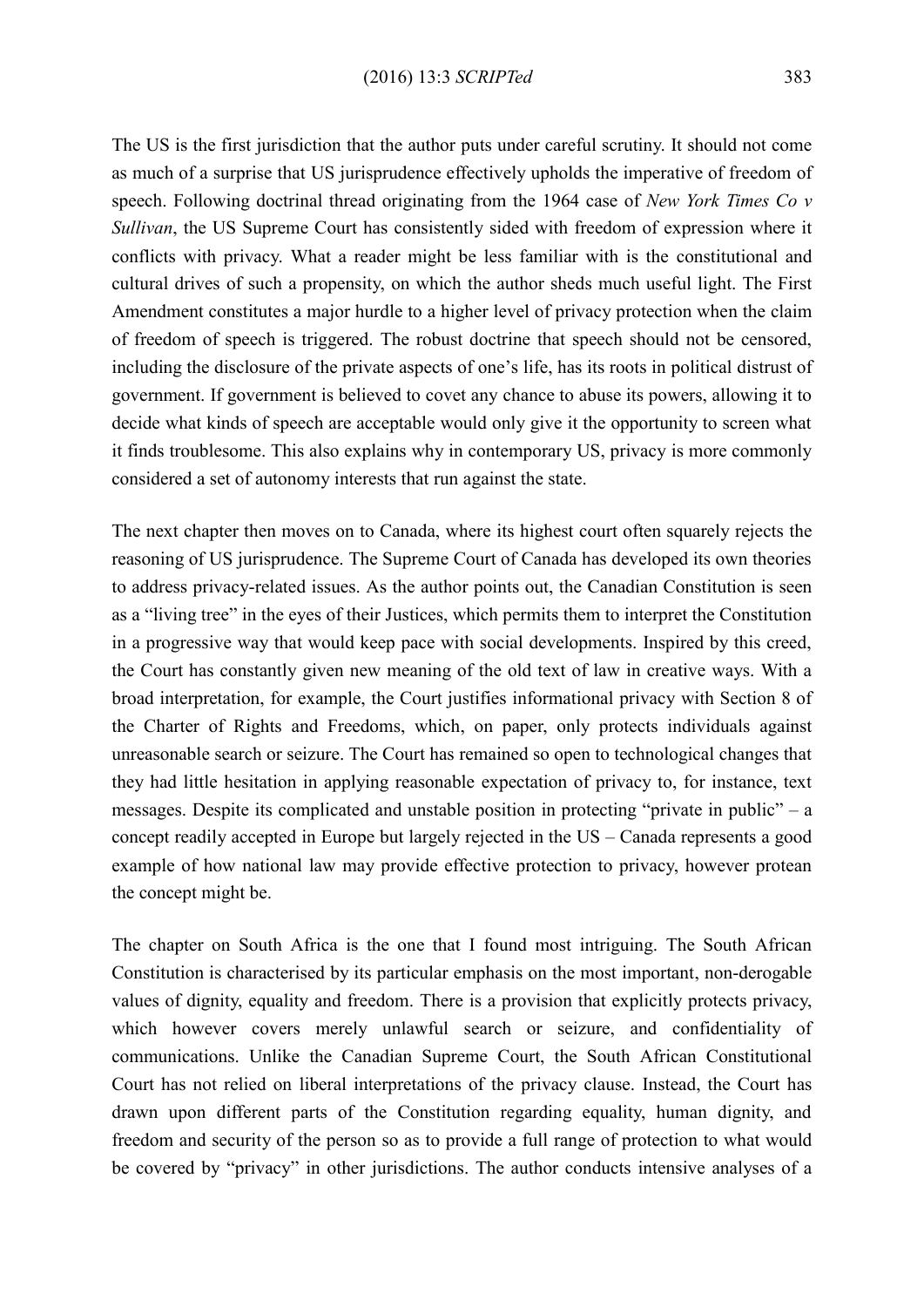series of prominent constitutional cases in which defamatory media coverage, parodic image sharing, a ban on prostitution, and rights of sexual minorities were handled. This all makes for a helpful narrative in establishing an overall picture of how the supremacy of dignity, equality and freedom operates in practice. I would, however, look forward to seeing further theoretical exploration of how the South African experience – in particular its commitment to equality – may contribute to the discussion surrounding privacy and eventually transform our imagination of this concept.

If all the jurisdictions mentioned above show a greater or lesser extent of judicial activism in shaping up what privacy means, the United Kingdom represents a perfect contrast. The British legal system is characterised by the limited role of judicial review, as well as the permitted-unless-prohibited doctrine, both leading to the absence of a generalised right to privacy. Despite the fact that the *Campbell* court has developed what is known as misuse of private information today based on the old concept of breach of confidence,<sup>2</sup> British courts appear to remain reluctant to renew the English common law so as to allow infringement on privacy as a course of action. With the blessing of Parliament under the Human Rights Act 1998, British courts could in theory have brought common law principles in line with the European Convention on Human Rights (ECHR) and given horizontal effect to the ECHR in disputes between private entities. However, the doctrine of parliamentary sovereignty is so embedded in their judicial tradition that British judges seem to have constantly refrained from leading major changes in social policy. In general, this chapter demonstrates how the judicial culture in the UK has led to the failure to develop a general "right to privacy".

In the last jurisdiction-specific chapter, the author highlights both the conflicts and commonalities existing in the jurisprudence between the ECtHR and the US. The contrast between the European and American approaches is quite stark: While balancing privacy and freedom of speech is performed under the principle of proportionality in Europe, this task is fulfilled by means of excluding certain types of "speech" from the scope of protection in the US; while protecting "private in public" is commonly accepted in Europe, American lawyers would find this idea problematic; while it is not rare for European courts to uphold privacy claims by those in public office, this is something "unthinkable" in the US. The list just goes on. In spite of these incompatibilities, however, the author still manages to identify certain common ground that is shared across the Atlantic: Expressive freedom forms an essential precondition for democratic self-governance and, hence, it sometimes prevails over privacy.

Such a finding is further elaborated in the book's concluding chapter. To reconcile the seemingly intractable conflict between privacy and speech, the author turns to Meiklejohn's

-

<sup>2</sup> *Campbell v Mirror Group Newspapers Ltd* [2004] UKHL 22, [2004] 2 AC 457.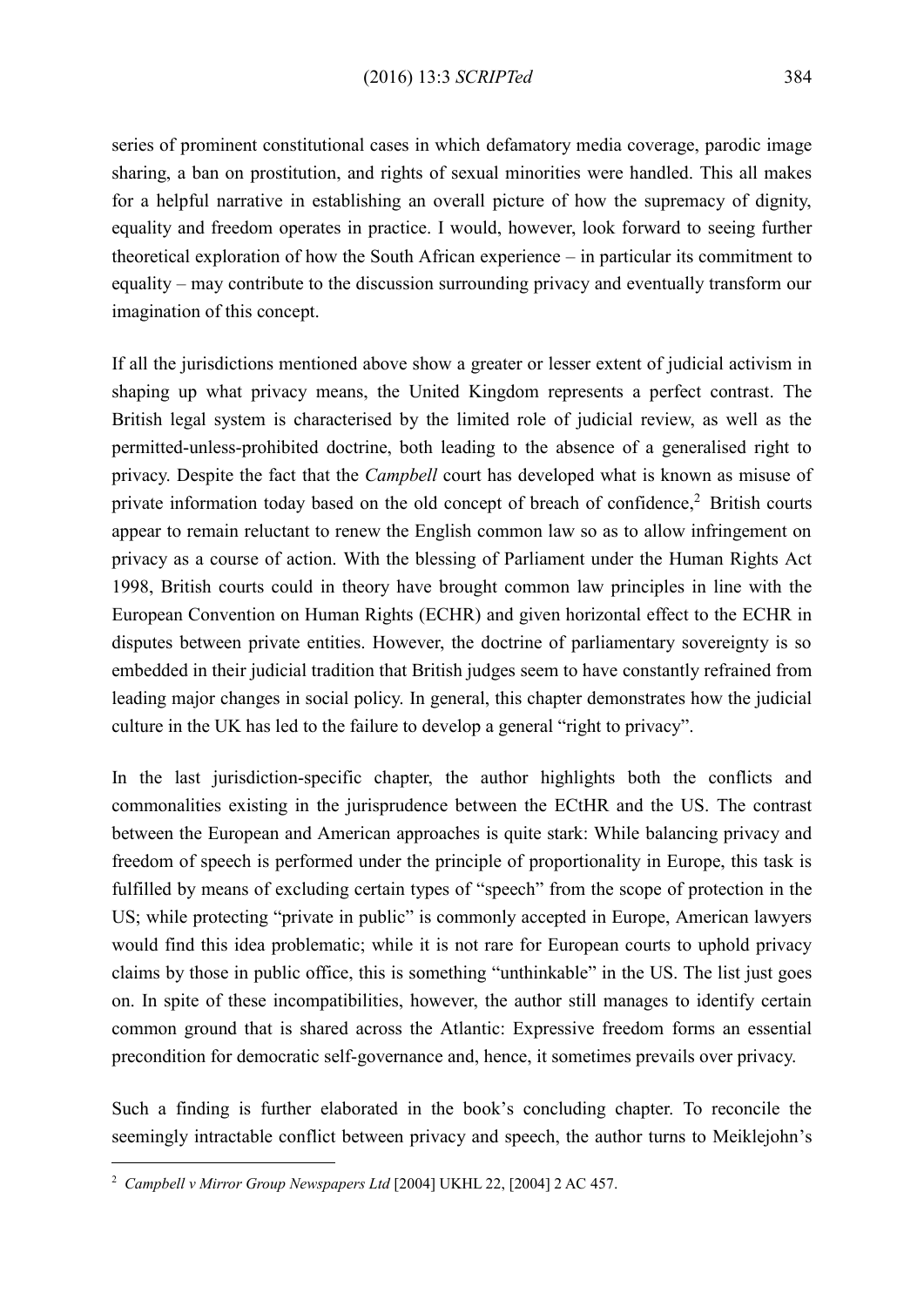theory of democracy and freedom of speech.<sup>3</sup> If the way Meiklejohn links free speech to self-government is not something difficult to make sense of, then a parallel linkage can be drawn between privacy and democracy. As Krotoszynski puts, a surveillance state can be anything but a democratic regime. Insofar as an effective form of democratic self-governance requires both free speech and privacy, these two values are actually complementary to each other. The author thus casts fresh light to the interplay between these ends that are often considered contradictory. The potentially supportive role of freedom of expression to privacy highlighted in this chapter also points to an unexplored area for future research.

The comparative study of the constitutional right to privacy and its relations to other fundamental rights thus has the merit of opening up an arena for competing arguments to shape and cross-examine each other in a productive manner. If democracy is the vocabulary shared by any progressive nation, the disagreement would not be about the *ends*, but rather the *means*. However, we should never be over-optimistic about the gaps being bridged. The cultural divergence among jurisdictions remain significant. Even though both sides of the Atlantic could come to the agreement that democracy is indeed something desirable, the debate would probably not stop over how human dignity should be counter-balanced. Perhaps the underlying issue comes down to *what kind* of democracy we should pursue. Whereas the US legal system is traditionally keen on safeguarding uncensored participation in democracy and thus minimising the scope of unprotected speech, in Europe, democracy is generally understood in a constructive fashion that would prioritise dignitarian interests over offensive, false, hurtful and valueless speech. In *Is Democracy Possible Here*, Ronald Dworkin has committed himself to a somewhat similar project to Krotoszynski's in *Privacy Revisited*: to discover the common ground – but in Dworkin's work, between the two campaigns in American politics.<sup>4</sup> Interestingly, one particular shared value Dworkin identifies is human dignity, which largely explains his anti-surveillance stance in his book. If privacy deserves a place in our democratic agenda, our investigation into privacy would inevitably entail a clear vision of what sort of democracy we should be devoted to.

In sum, Krotoszynski's *Privacy Revisited* is a highly readable book that would impress readers with its breadth of materials covered and its depth of philosophical inspiration. It offers a helpful perspective through which we might make sense of the conflicting values mirrored in latest developments, such as the implementation of the "right to be forgotten".<sup>5</sup>

-

<sup>3</sup> A Meiklejohn, *Free Speech and Its Relation to Self-government* (New York: Harper, 1948).

<sup>4</sup> R Dworkin, *Is Democracy Possible Here? Principles for a New Political Debate* (Princeton: Princeton University Press, 2006).

<sup>5</sup> *Google Spain SL and Google Inc. v Agencia Española de Protección de Datos (AEPD) and Mario Costeja González*, Case-131/12, [2014] OJ C 212/04.